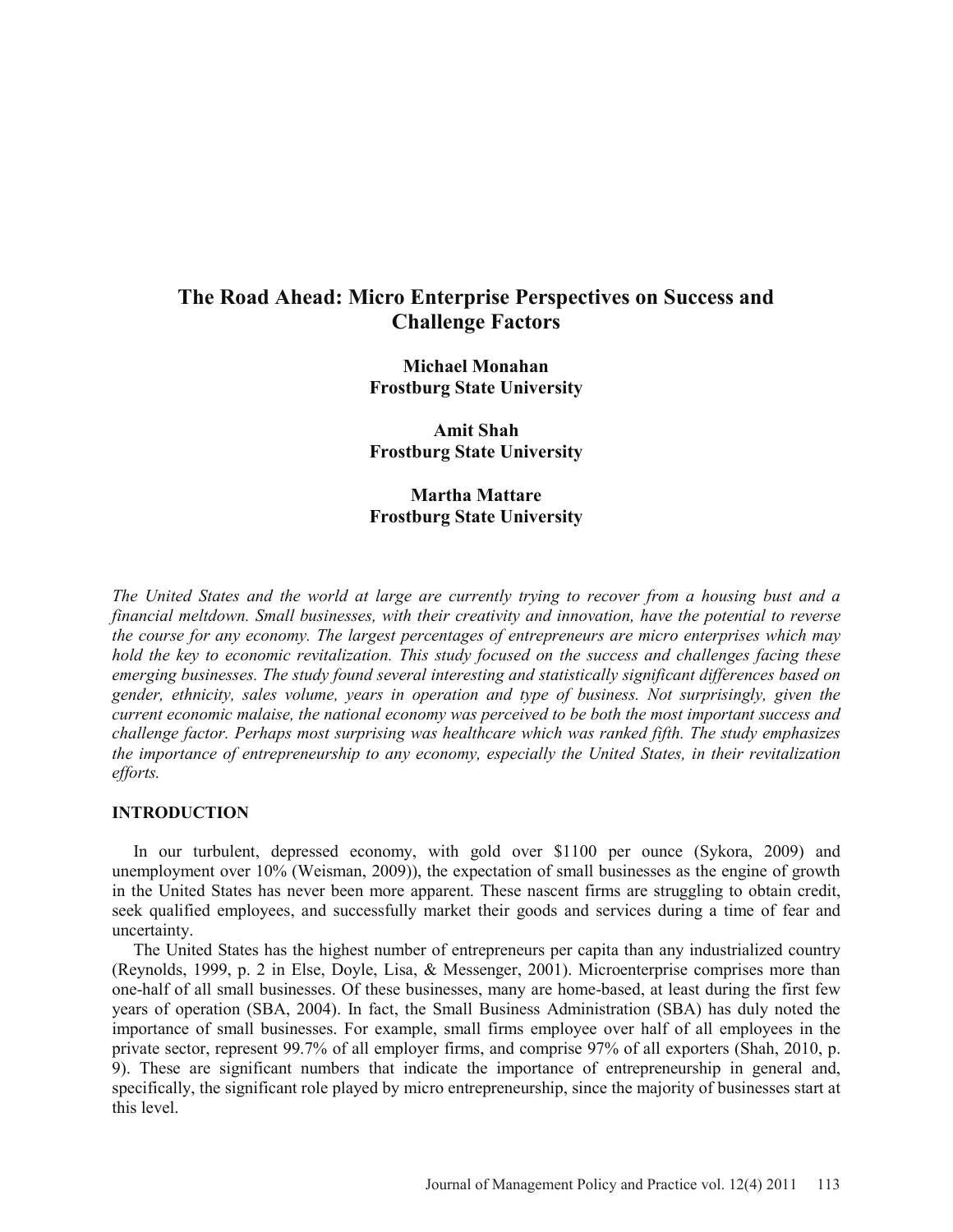Until recently, the development of microenterprises focused on third world countries in spite of the fact that microenterprise development was a successful pathway to financial independence in the United States (Guste, 2006). Microenterprise development programs (MED) were formally initiated in the 1980s as an attempt to assist women, minorities, and disadvantaged individuals in starting businesses. At that time, it had been established that the traditional support network for small business startups was not working for these particular groups. MED programs were modeled after those developed for less developed countries (LDCs) (Else et al., 2001; Jurik, 2005). With the advent of these programs, more attention has been paid to microenterprise growth in the United States, however significantly more attention is needed given the numbers and potential of small businesses (Anthony, 2006).

#### **LITERATURE REVIEW**

 A review of entrepreneurship literature indicates there is a great amount of research providing statistics on new business startups related to gender, socioeconomic status, ethnicity, geographic area, and type of business. There is also a significant amount of literature that addresses why businesses succeed or fail, and what comprises the definitions of success and/or failure. The federal government and a number of state governments publish extensive studies on new business startups with demographic and geographic information regarding these enterprises. Several key studies funded by the federal government and compiled in special reports by the SBA indicate that small business is vital to the U.S. economy (U.S. Bureau of the Census; Advocacy funded research, 2004). Of the new business startups in a year, some 53% are home-based, meaning that there are about 250,000+ home-based businesses startups per year (SBA, 2004). Two thirds of new firms survive at least 2 years and about one-half survive 4 years. Interestingly, closure data indicated that one-third of firms that closed indicated that they were successful at the time of closure (D'Elia, 2009, Boden, 2001).

 There is, as yet, little research on micro enterprise in the United States. There are, however, several important studies that focus on micro enterprises based in the home. Joanne Pratt, in a special report for the United States Small Business Administration, found that "working out of the home has become a significant and growing phenomenon in the United States. There are nearly 15.9 million home-based workers out of a workforce of 119.9 million (SBA, 2009). More of the home-based businesses were sole proprietorships; less startup capital was necessary; fewer employees are hired; only five percent gross \$1 million or more; home-based businesses move to more traditional office space when gross receipts reach about \$50,000; and many home-based business owners just want to earn a secondary income, whereas non-home based businesses are earning the primary income for the owner (SBA, 2009). Overall trends indicate growth in home-based business formation and its critical place in the economy of the United States. Research that segments and develops further understanding of home-based entrepreneurs will significantly contribute to the existing body of literature.

 So much of the existing literature concentrates on "work-at-home-moms," (called "homework") and/or micro entrepreneurship. Nancy Jurik described self-employed homework as a gendered phenomenon (Jurik, 1998, p. 8). She stated that research on small business and entrepreneurship portrays two views of those who work from home; one view is of liberated innovators "getting away" from many of the constraints of conventional employment (Beach, 1989; Carter & Cannon, 1992; Heck, Owen, & Roe, 1995 in Jurik 1998). The other view is that of the marginalized, minority or disadvantaged worker (Blackford, 1991; Else & Raheim, 1992 in Jurik, 1998). In other studies, home-based entrepreneurs were viewed as those who chose to work at home in order to care for children or because of factors in the external labor market, fewer jobs available, layoffs, and so on (Ammons & Markham, 2004; Berke, 2003; Carr, 1996). Some recent research on women-owned businesses deemphasized home-based ownership, even though it is on the rise. The research concluded that home-based ownership may be a good option only for women who do not have strong financial needs (Loscocco & Smith-Hunter, 2004). Other research has looked at home-based entrepreneurs who are crafts persons (Litrell, Stout, & Reilly, 1991). Overall, there is still a lack of attention to home-based entrepreneurship as a viable, vibrant path to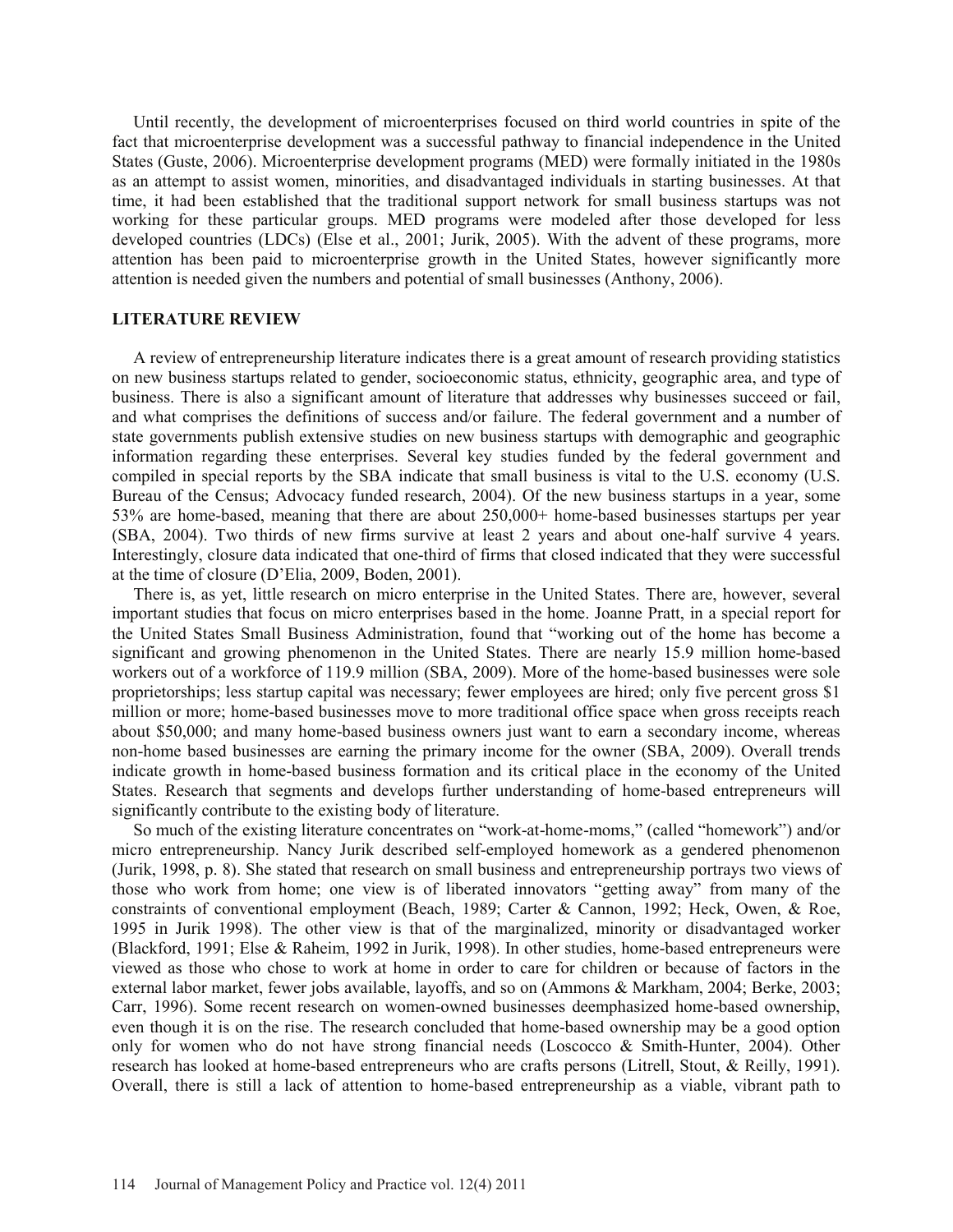business success. There exists a growing class of successful professional-managerial, home-based entrepreneurs not being studied in any significant way.

 Not only is the literature limited regarding micro enterprise in general, it especially lacks in the determination of success factors and challenges to these firms. Several studies have looked at factors that could be considered related to success or to challenges that can be anecdotally compared, such as the Panel Study on Entrepreneurial Dynamics (PSED). The PSED study looked at the economic and community context for entrepreneurship and found that uncertainty was high when firms were asked how certain they were that they could comply with local, state, and federal regulations; obtain new customers; and maintain balance in their lives (Gartner, Shaver, Carter, & Reynolds, 2004). The findings from this study categorized these factors into 1) financial uncertainty; 2) competitive uncertainty; and 3) operational uncertainty. Exploring entrepreneurs' perceptions of their economic and community context is an important stream of future research (Matthews & Human, 2004).

 In a study conducted by Rogoff et al, open-ended questions were used to explore success factors and factors that impeded success. The resulting transcripts were coded and compared the findings across three groups: the sample of entrepreneurs, a sample of independent pharmacists, and a sample of business experts (Rogoff, Lee, & Suh, 2004). The main factors identified as contributing to success include individual characteristics of the entrepreneur, marketing activities of the firm, with most success factors having to do with internal factors (Rogoff et al., 2004). Factors that impeded success included regulation, the human resources market, financing, competition, environmental, and technological factors. These factors are more externally oriented (Rogoff et al., 2004).

 Paige and Litrell conducted a study regarding how art-related retailers defined and achieved success. The businesses fell into the micro enterprise category as the average number of full time employees was 1.4 and .9 part-time. Craft retailers were found to identify success factors that related to the production of their crafts, their contribution to the region's craft traditions, and to preserving the craft tradition (Paige  $\&$ Littrell, 2002).

 Robert Lussier and Sanja Pfeifer looked at prediction models for success with a sample of small businesses in Central Eastern Europe. Several predictive factors were found: successful owners were more educated than unsuccessful ones; successful businesses did more planning than did unsuccessful ones; and, successful businesses had more difficulty finding adequate employees (Lussier & Pfeifer, 2001). Another study of self employed individuals in eight European nations found that factors impacting the duration of self-employment (considered success) were: higher levels of education; ownership of one's place of residence; the number of hours worked per week. When gender is looked at separately, the number of hours spent in childcare negatively impacted the duration of female-owned businesses but had a positive effect on male-owned businesses (Williams, 2004).

 In the studies discussed above, assumptions were made in most cases that hypothesized narrowly assumed potential success factors and challenges or impediments to success. In the current research study, we present a substantial list of possible factors including an open-ended question to participants rather than assume any one or several factors.

# **RESEARCH METHOD**

 Maryland has been called "America in Miniature". In the State of Maryland, microenterprises account for 17.8% of all employment, providing jobs for over a half-million people, and are considered critical as a focus of public investment with returns ranging from \$2.06 to \$2.72 for every dollar invested ("Microenterprise in Maryland," 2008). Many of those microenterprises that are successfully nurtured will become larger businesses, employing more, and contributing significantly to the tax base of the state. It is to everyone's benefit to foster microenterprise. But, according to Maryland state officials, not enough is known about either microenterprise in general or its subset, home-based businesses.

 In many respects Maryland is representative of the whole country. For example, micro enterprises are 8.4% of the total population compared to 8.1% of the entire United States. Non-caucasian in Maryland owned firms 25.8% compared to 17.8% in the US (US Census (2009). Maryland has a population of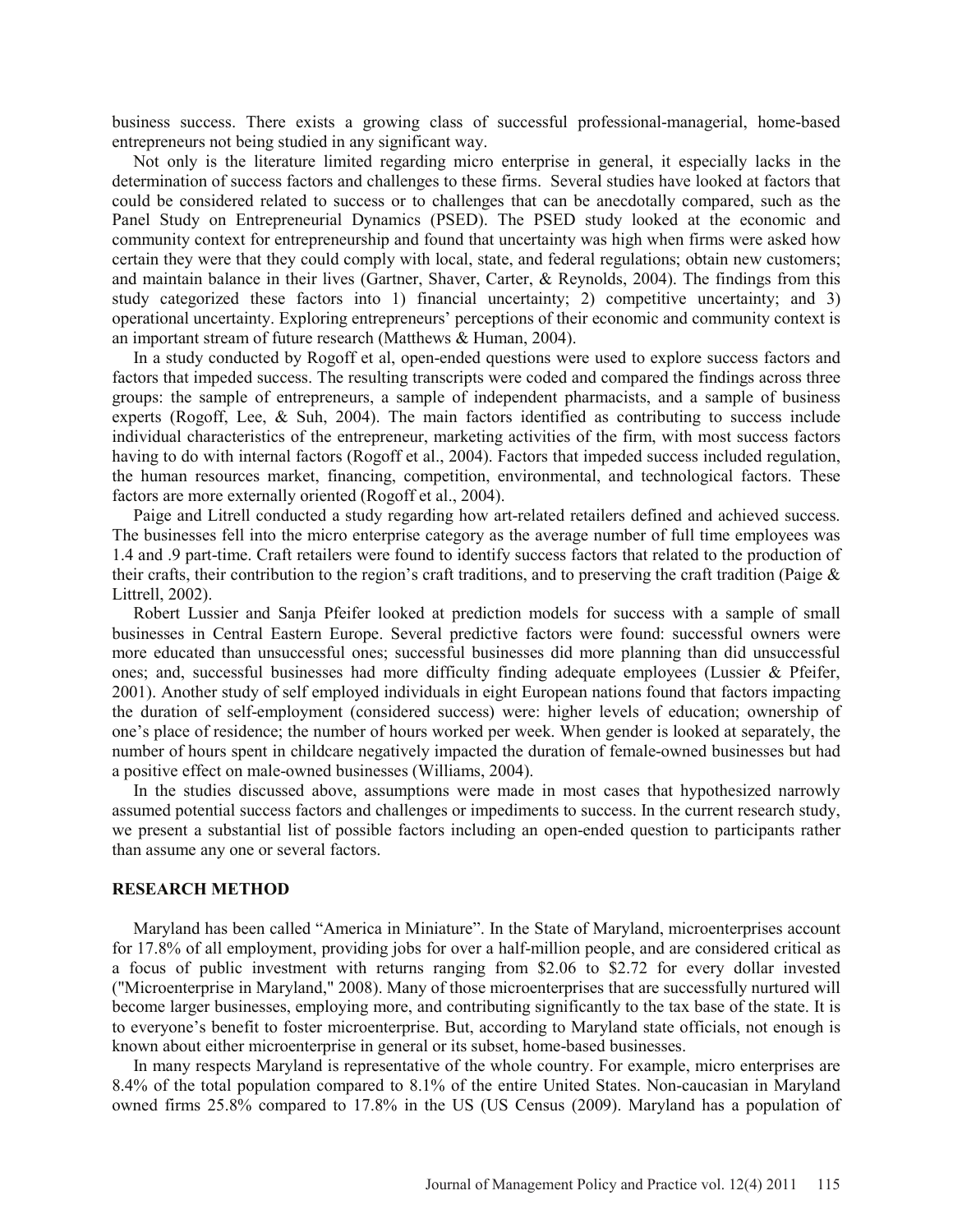5,633,597 with a growth rate of 6.4%. The population is 63.6% Caucasian, 29.5% Black, 6.3% Hispanic, and 5.0% Asian. Other ethnicities range at or below 1% (*Maryland quick facts from the US Census Bureau*, 2009).

 Maryland has a large rural population and large urban centers. Rural area micro businesses employ 20.5% and urban-located micro businesses employ 17.8% (Kelly & Kawakami, 2008). There is a concerted effort in Maryland to support rural micro business development with TEDCO's recent addition of a rural representative in Western Maryland. With all that is known regarding the importance of micro business, there have been, until now, no studies of micro businesses conducted in the state of Maryland.

 This paper examines the success and challenge factors as perceived by micro business owners in Maryland. A survey was conducted to develop the micro entrepreneur profile. It was mailed to a list of 9,184 micro enterprise businesses in the State of Maryland (with 0 - 4 employees). A total of 959 usable responses were gathered for a response rate of 10.44%, well within the desired response to a survey mailing. The survey specifically asks for success factors and challenges to their businesses as well as other questions related to functions that are core to any small business enterprise. The data was entered and analyzed with Excel and SPSS.

## **Research Questions**

 In order to determine the success and challenge factors facing micro business, this study developed a survey from the literature and conversations with entrepreneurs. A list of twelve success factors and thirteen challenges were created. Micro business owners were asked to select their top three factors for each. Specifically, this study sought to answer the following questions:

- 1. What do micro business entrepreneurs perceive as the major external success factors for the future growth of their business?
- 2. Do these perceptions of success factors vary by gender, ethnicity, sales, education, length of time in operation, and type of business?
- 3. What do micro business entrepreneurs perceive are the external challenges for the future growth of their business?
- 4. Do these perceptions of challenge factors vary by gender, ethnicity, sales, education, length of time in operation, and type of business?

# **RESULTS**

 Table 1 presents the demographics of the study participants. The respondents were predominantly male (70%), married (81%), Caucasian (92%), and owned their business (97%). Most (64%) had been operating their business for more than ten years (64%), were between 44-62 years of age (63%), had at least a bachelors degree (54%) and had sales between \$100,000 - \$500,000 (42%). Interestingly, the majority (72%) was not home based and this enterprise was their primary means of support (63%). Fascinatingly, this study showed the majority (62%) of micro businesses were organized as a corporation which is contrary to national data. At the national level,  $71\%$  of the total number of US businesses is a sole proprietorship while only 25% are corporations (Shah, 2010, p 69.).

| Gender | <b>Ratio</b> | $\sqrt{\frac{1}{2}}$ Ownership | Ratio |
|--------|--------------|--------------------------------|-------|
| Female | 0.30         | Yes                            | 0.97  |
| Male   | 0.70         | No                             | 0.03  |
|        |              |                                |       |

#### **TABLE 1 DEMOGRAPHICS**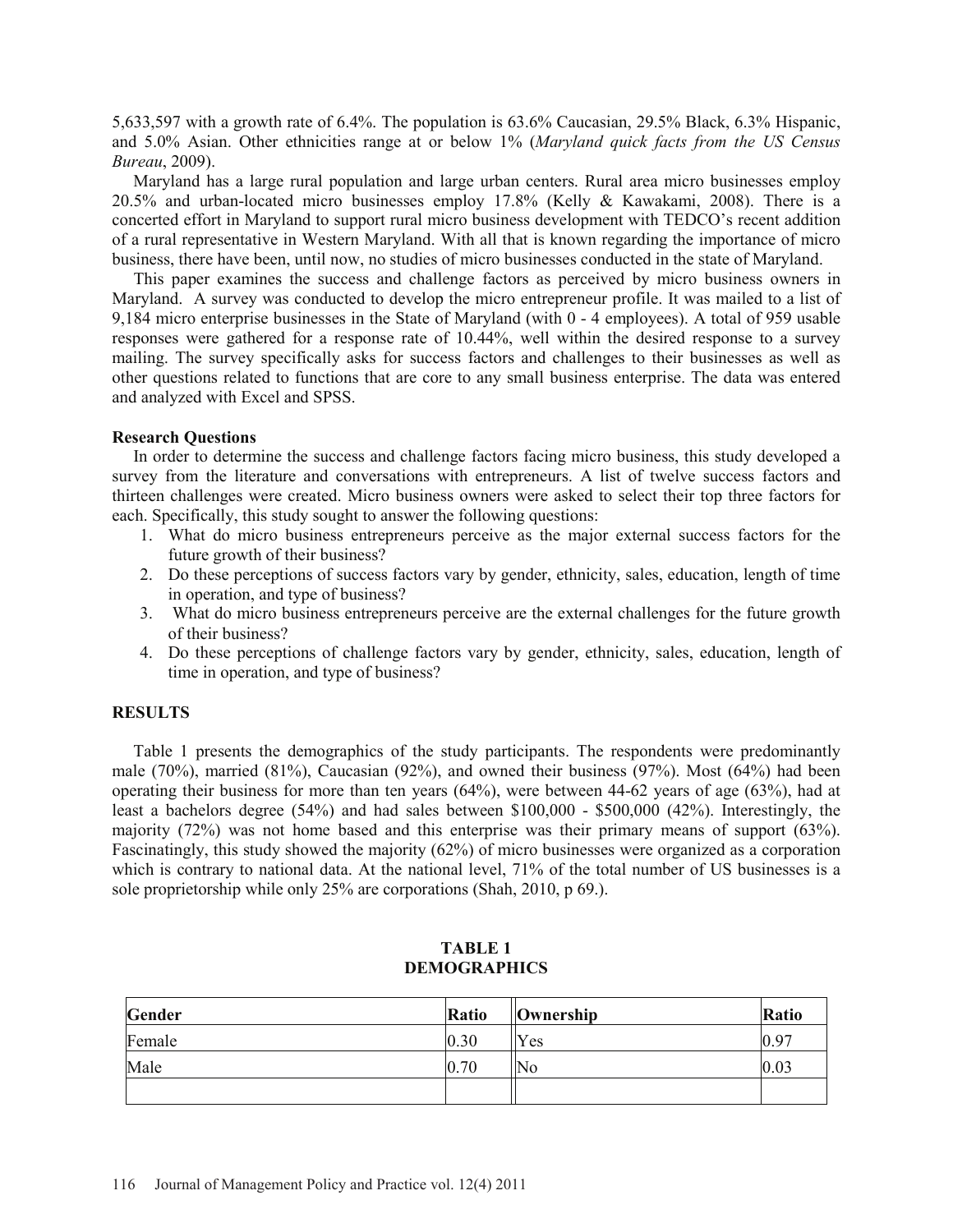| <b>Length of time in Operation</b> | Ratio        | <b>Home based Business</b> | <b>Ratio</b> |
|------------------------------------|--------------|----------------------------|--------------|
| $<1 \text{ yr}$                    | 0.01         | Yes                        | 0.28         |
| $1-3$ yrs                          | 0.08         | No                         | 0.72         |
| $4-6$ yrs                          | 0.13         |                            |              |
| $7-10$ yrs                         | 0.14         | <b>Work Experience</b>     | Ratio        |
| $>10$ yrs                          | 0.64         | Yes                        | 0.73         |
|                                    |              | No                         | 0.26         |
| <b>Marital Status</b>              | <b>Ratio</b> |                            |              |
| Married                            | 0.81         | <b>Family Owned</b>        | <b>Ratio</b> |
| Single, Divorced                   | 0.10         | Yes                        | 0.61         |
| Single, Never Married              | 0.05         | No                         | 0.39         |
| Widowed                            | 0.03         |                            |              |
|                                    |              | <b>Status</b>              | Ratio        |
| <b>Ethnicity</b>                   | <b>Ratio</b> | Minority                   | 0.09         |
| Caucasian                          | 0.92         | Retired                    | 0.01         |
| Hispanic                           | 0.03         | Disabled                   | 0.08         |
| Native American                    | 0.01         | Not Applicable             | 0.78         |
| African American                   | 0.01         |                            |              |
| Oriental                           | 0.01         | Age                        | Ratio        |
| Other                              | 0.01         | $28$                       | 0.01         |
|                                    |              | 29-43                      | 0.14         |
| <b>Education</b>                   | <b>Ratio</b> | 44-62                      | 0.63         |
| No HS Diploma                      | 0.01         | >63                        | 0.21         |
| High School Diploma                | 0.17         |                            |              |
| Some College                       | 0.21         |                            |              |
| 2 yr CC                            | 0.06         | <b>Financial Sup</b>       | <b>Ratio</b> |
| 4 yr Degree                        | 0.30         | Sole Source                | 0.63         |
| <b>Graduate Degree</b>             | 0.24         | Supplemental               | 0.30         |
|                                    |              | Other                      | 0.05         |
| <b>Sales</b>                       | Ratio        |                            |              |
| $<$ 10 $K$                         | 0.05         | Ownership                  | <b>Ratio</b> |
| 10-25K                             | 0.03         | Sole Proprietorship        | 0.33         |
| 25-50K                             | 0.07         | Partnership                | 0.04         |
| 50-100K                            | 0.12         | Corporation                | 0.62         |
| 100-500K                           | 0.42         | Other                      | 0.01         |
| 500-1,000K                         | 0.11         |                            |              |
| >1,000K                            | 0.15         |                            |              |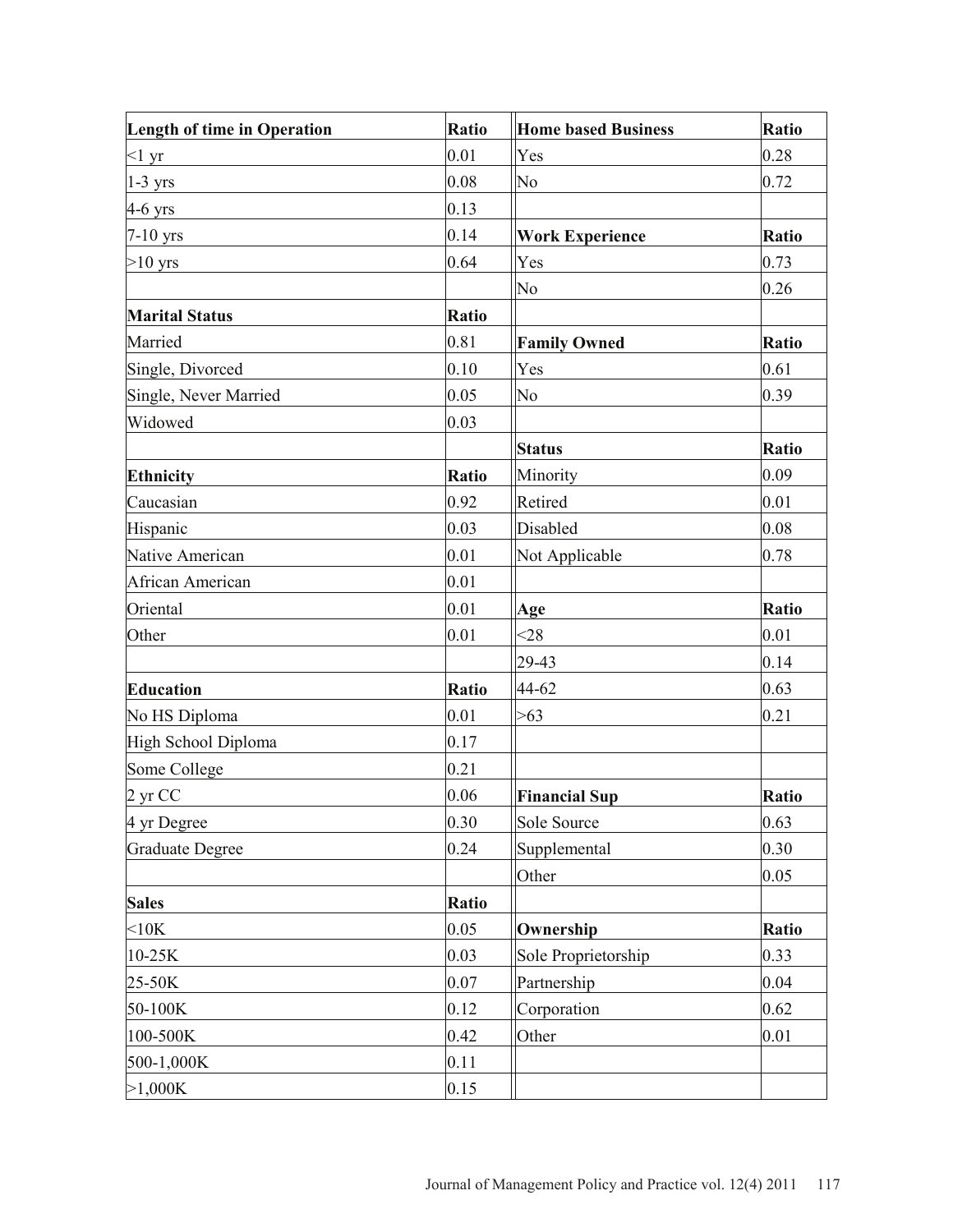#### **Analysis by Research Questions**

1. What do micro business entrepreneurs perceive as the major external success factors for the future growth of their business?

Out of the twelve possible factors, a strong national economy (68%) was the dominant issue perceived by micro business entrepreneurs. This rating was nearly double the next closest factor, the ability to penetrate new markets (35%). The third factor, a well- trained workforce (30%), was followed closely by the use of the Internet (29%) (See Table 2). Conversely, mergers, outsourcing, and exporting, were all below 4%.

## **TABLE 2 SUCCESS FACTORS FOR GROWTH**

| <b>Success Factors</b>     | Percent        |
|----------------------------|----------------|
| National Economy           | 68             |
| Penetrate new markets      | 35             |
| <b>Trained Workforce</b>   | 30             |
| Use of Internet            | 29             |
| <b>Add Products</b>        | 24             |
| <b>Equipment Upgrades</b>  | 18             |
| <b>Strategic Alliances</b> | 14             |
| Additional capital         | 11             |
| <b>Quality Initiatives</b> | 10             |
| Merger                     | 3              |
| <b>Outsource Functions</b> | $\overline{2}$ |
| Exporting                  |                |

2. Do these perceptions of success factors vary by gender, ethnicity, sales, education, length in operation, and type of business?

Approximately one-third of the variables had statistically significant differences. Equipment upgrades differed substantially between male (21%) and female (12%) micro business owners. However, more females (36%) than males (26%) perceived the use of the Internet as a success factor. While the importance of a strong national economy was the most important factor for all levels of education, it was more important for those with less formal education. Conversely, those with more education cited use of the Internet as more important than those with less formal education (See Table 3).

 The importance of a trained workforce rose from 17% for respondents with sales under 100K to 36% for firms with sales over 100K. In fact, for firms over \$1 million, the percent was 48%. Interestingly, adding new products was more important to smaller firms than larger firms and adding new markets was more importance to younger firms than established firms. Similarly, Outsourcing was much more important (13%) to firms less than one year old than more established firms.

 Several statistically significant differences were revealed in this study. Two factors had strong significance with respect to gender; equipment upgrades and the use of the Internet. Females were much more prone to use the power of the Internet while males were more inclined to upgrade their equipment.

 A weak but statistically significant difference with ethnicity and exporting was found. While the percentages were very small, one wonders why non-Caucasian micro business owners cited exporting three times the rate of Caucasians as a success for future business growth. Strong differences in the need for a trained workforce, equipment upgrades, adding new products and penetrating new markets were apparent with sales. Penetrating new markets, the need for additional capital, outsourcing of operational functions and strategic alliances were noticeably different when based on the businesses length of time in operation .The education of the owner affected their perceptions on the economy, equipment upgrades, use of the Internet, and additional capital.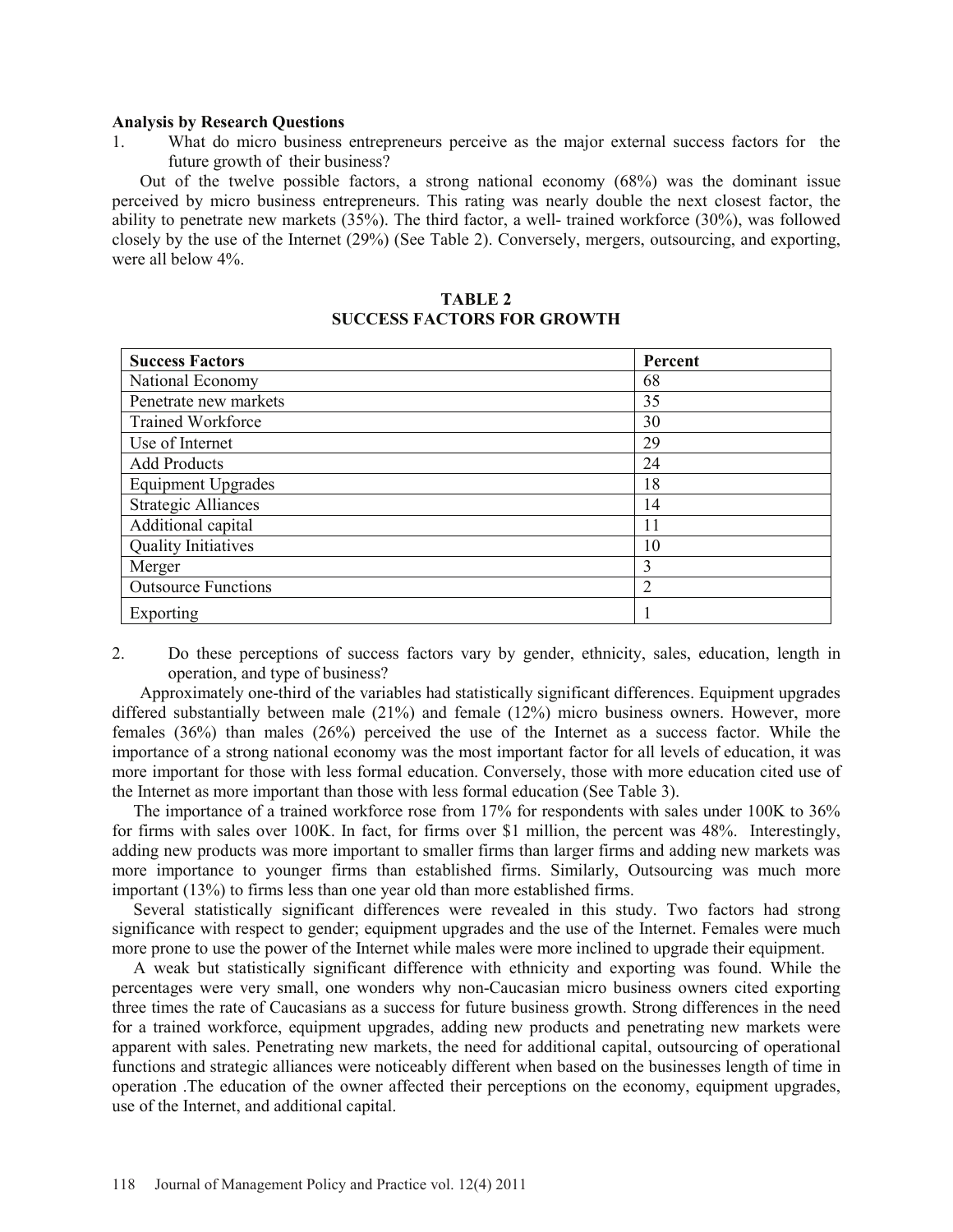|                            |        |    |                | Non-      | <b>Sales</b> | <b>Sales</b> | $<$ 4 yr      | $4+yr$        |
|----------------------------|--------|----|----------------|-----------|--------------|--------------|---------------|---------------|
|                            | Female |    | Male Caucasian | Caucasian | $<$ 100 $K$  | >100k        | <b>Degree</b> | <b>Degree</b> |
| National Economy           | 69     | 67 | 69             | 64        | 69           | 68           | 73            | 63            |
| Penetrate new markets      | 35     | 35 | 35             | 39        | 29           | 38           | 33            | 37            |
| Trained Workforce          | 27     | 31 | 30             | 27        | 17           | 36           | 30            | 30            |
| Use of Internet            | 36     | 26 | 30             | 23        | 29           | 29           | 26            | 32            |
| <b>Add Products</b>        | 27     | 24 | 25             | 18        | 25           | 24           | 26            | 23            |
| Equipment Upgrades         | 12     | 21 | 19             | 17        | 22           | 17           | 25            | 12            |
| Strategic Alliances        | 15     | 14 | 14             | 17        | 11           | 16           | 11            | 17            |
| Additional capital         |        | 12 | 10             | 15        | 11           | 11           | 15            |               |
| Quality Initiatives        |        | 11 | 10             | 17        | 11           | 10           |               |               |
| Merger                     |        |    |                |           |              |              |               |               |
| <b>Outsource Functions</b> |        |    |                |           |              |              |               |               |
| Exporting                  |        |    |                |           |              |              |               |               |

## **TABLE 3 SUCCESS FACTORS BY VARIABLE IN %**

 Interestingly, nine of the twelve success factors were statistically significant with regard to the type of business. In fact, only outsourcing functions, exporting and quality initiatives were not statistically different in the responses (See Table 4).

# **TABLE 4 SUMMARY OF STATISTICALLY SIGNIFICANT DIFFERENCES VARIABLES – CHI SQUARE GOODNESS OF FIT FOR SUCCESS FACTORS**

|                                                           | Gender                              | <b>Ethnicity Sales</b> |                      | <b>Yrs in Op Education Type</b> |                    |            |
|-----------------------------------------------------------|-------------------------------------|------------------------|----------------------|---------------------------------|--------------------|------------|
| <b>Strong National Economy</b>                            | 0.594                               | 0.403                  | 0.807                | 0.171                           | $0.003**$          | $0.004**$  |
| <b>Trained Workforce</b>                                  | 0.172                               | 0.610                  | $.000$ *** $ 0.471$  |                                 | 0.389              | $0.001**$  |
| Equipment Upgrades                                        | $0.001***$                          | 0.704                  | $0.032*$             | 0.523                           | $.000***$          | $0.002**$  |
| Use of Internet                                           | $0.002**$                           | 0.216                  | 0.963                | 0.788                           | $0.003**$          | $0.002**$  |
| Add products                                              | 0.305                               | 0.220                  | $0.006**$            | 0.297                           | 0.189              | $.000***$  |
| Penetrate new markets                                     | 0.968                               | 0.464                  | $0.01*$              | $0.001***$                      | 0.055              | $.000***$  |
| Additional capital                                        | 0.069                               | 0.224                  | 0.184                | $0.037*$                        | $0.003**$          | $0.043*$   |
| <b>Outsource Functions</b>                                | 0.899                               | 0.907                  | 0.613                | $0.001***$                      | 0.410              | 0.144      |
| Exporting                                                 | 0.765                               | $0.025*$               | 0.696                | 0.628                           | 0.936              | 0.062      |
| Merger                                                    | 0.275                               | 0.985                  | 0.026                | 0.490                           | 0.271              | $0.001***$ |
| Quality Initiatives                                       | 0.606                               | 0.076                  | 0.178                | 0.216                           | 0.242              | 0.419      |
| <b>Strategic Alliances</b>                                | 0.663                               | 0.585                  | 0.095                | $0.005**$                       | 0.076              | $0.014*$   |
| $\mathbf{u}$ . $\mathbf{w}$ . $\mathbf{v}$ . $\mathbf{v}$ | $\cdot$ $\sim$<br><b>CONTRACTOR</b> | $\cdots$               | $-2$ . $-2$ . $-2$ . | $\cdot$ $\cdot$ $\sim$          | $\sim$ $\sim$ 0.01 |            |

\* significant at .05 level **\*\*** significant at .01 **\*\*\*** significant at .001

3. What do micro business entrepreneurs perceive are the external challenges for the future growth of their business?

The largest factor perceived as a challenge to micro business future growth was the economy (79%) by far. A distant second with less than half the percent of respondents was finding new customers (37%). Taxes (30%) were the third largest challenge, followed closely by State and Federal Regulations (29%)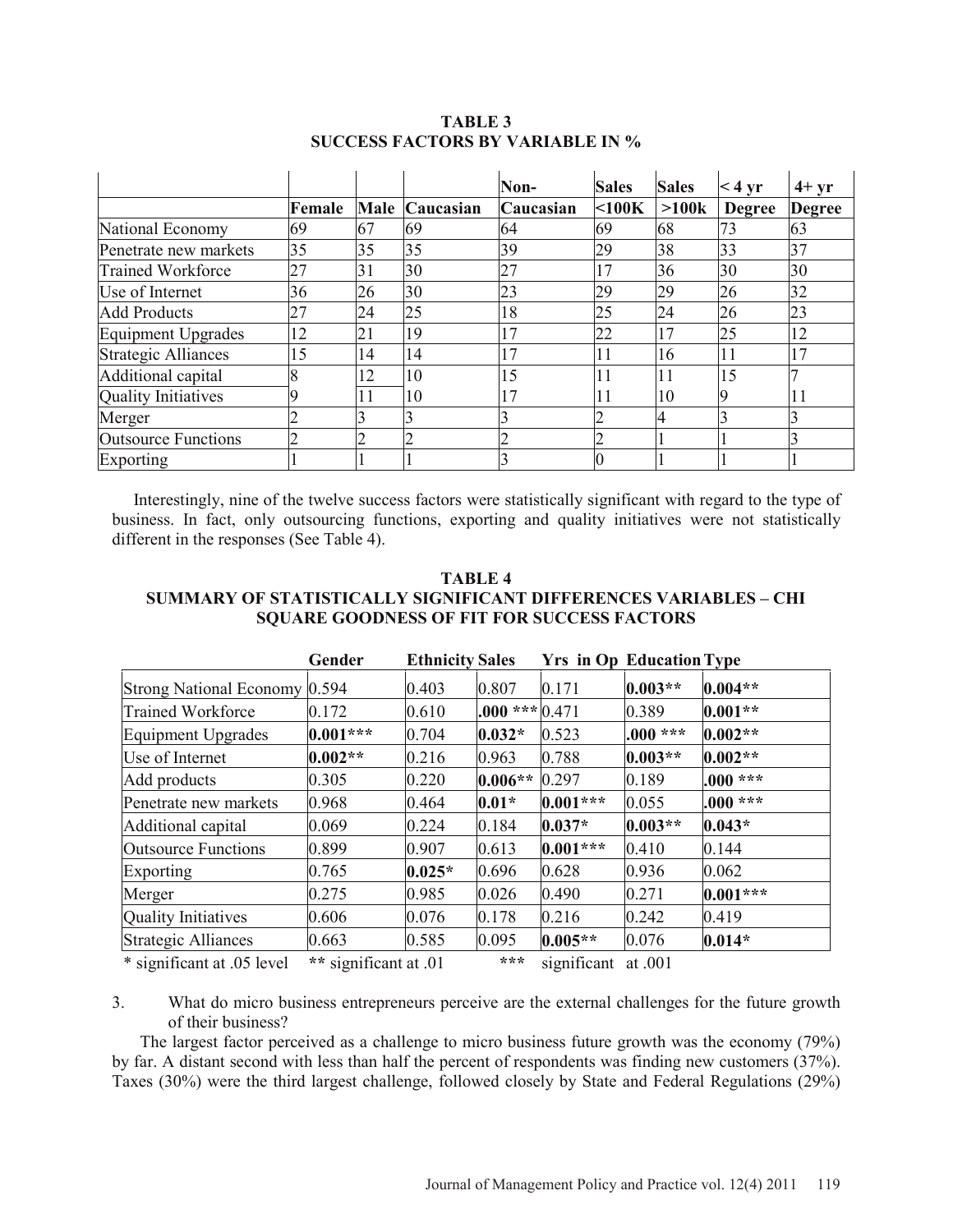and Healthcare costs (21%). Finding qualified employees (20%) emerged in sixth place, followed by competition (18%).

 Interestingly, only slightly more than 10% of micro business owners viewed labor cost as a challenge to their future growth, ranking it below access to capital and balancing work and family life (See Table 5).

| <b>Challenges</b>           | Percent |
|-----------------------------|---------|
| Economy                     | 79      |
| Finding new customers       | 37      |
| Tax burden                  | 30      |
| State/Federal regulations   | 29      |
| Healthcare costs            | 21      |
| Finding qualified employees | 20      |
| Competition                 | 18      |
| Cash flow management        | 14      |
| Access to capital           | 14      |
| Balancing family and work   | 13      |
| Labor costs                 | 11      |
| Managing technology         | ┑       |
| Maintain quality standards  | 6       |

**TABLE 5 CHALLENGES TO FUTURE GROWTH OF BUSINESS** 

4. Do these perceptions of challenge factors vary by gender, ethnicity, sales, education, length in operation, and type of business?

 Regarding perceived challenges, male micro business owners rated taxes as an important issue 11% higher than female owners. This may be due to the fact male owned businesses generally were larger in terms of sales volume, which consequently made them more susceptive to increased taxes. For example Males owned 76.3% of the businesses with sales over \$100,000, as compared to 61.6% owned by females. Conversely female owners' ranked work and family balance five percentage points higher than males. With reference to ethnicity, Non-Caucasians rated finding qualified employees eight percent higher than Caucasians (see Table 6).

 Interestingly, 27% of owners without a high school diploma cited access to capital as a challenge; nearly double the rate as owners with a high school diploma. As education level increased, so too did their perception of access to capital as a challenge. Less than 13% of respondents who had been in business less than one year perceived taxes to be a challenge. However, that rate doubled after one year or more in operation. Despite this difference, no statistically significant differences emerged via years in operation.

 The type of firm varied greatly with their perceptions of challenges. Labor costs were perceived to be greater for construction (17%) and manufacturing (19%) than Distributors/Wholesalers (4%) and Finance/Insurance/Real Estate (5%).

 Summaries of the statistically significant findings for challenge factors are listed in Table 7. The tax burden, access to capital, and balancing work and family life were different by the gender of the owner. Males were 11% higher on taxes while women were 5% higher on balancing work and family life and 2% higher on access to capital. With regard to ethnicity, finding qualified employees was ranked higher by Non-Caucasians (27%) to Caucasians (19%), the economy, and access to capital was different based on the education of the business owners.

 The economy, taxes, regulations, healthcare costs, access to capital, and balancing work and family life were different based on sales. This finding makes logical sense in that as a business grows, its tax burden, employee costs and peripheral issues become more important than a business that only has his or herself and one employee. Again the economy, finding new customers, cash flow management, balancing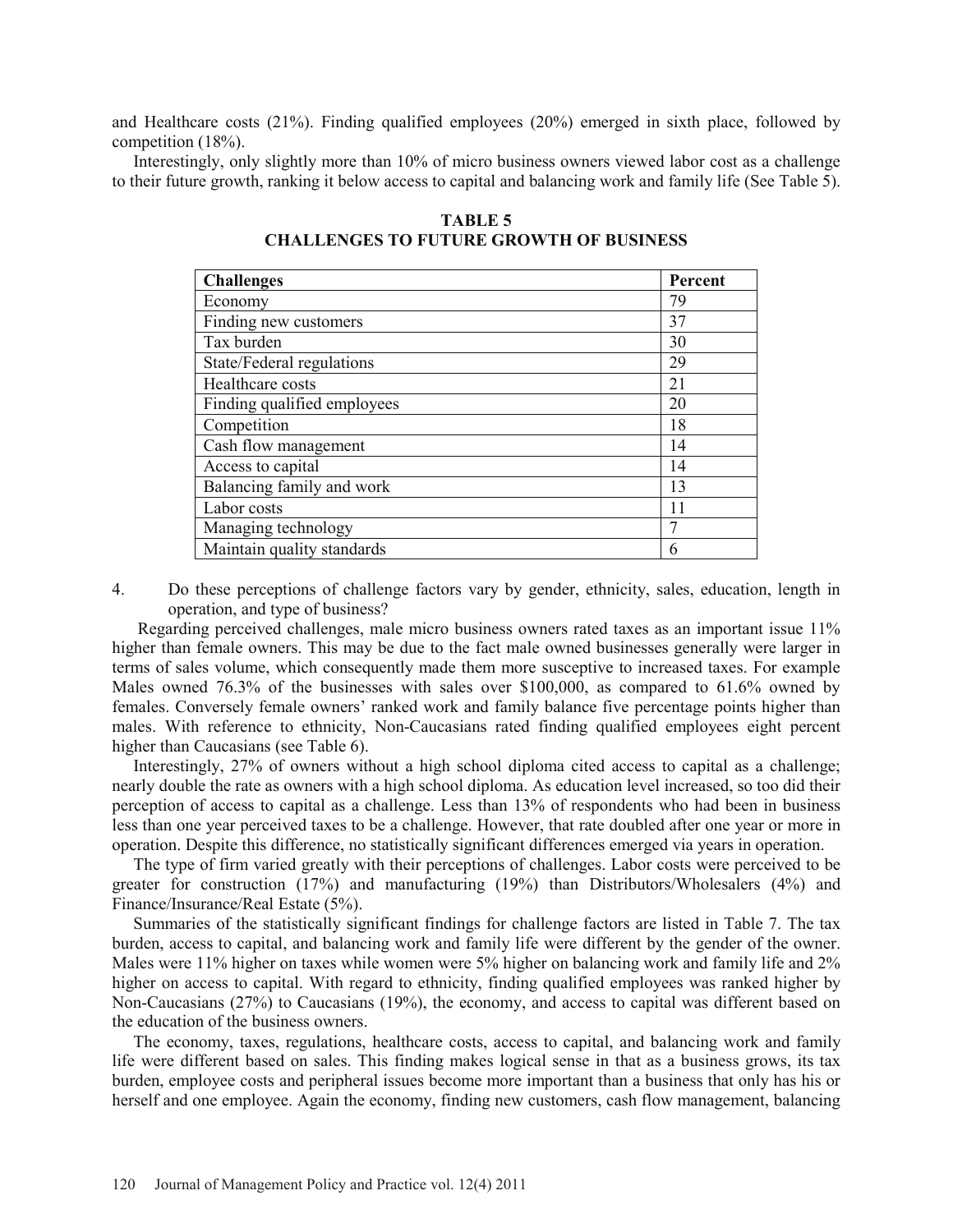work and family life, labor costs, managing technology and other issues not cited in the survey experienced differences based on type. There were no statistically significant findings based on the number of years in operation.

|                             |                 |    |                | Non-      | <b>Sales</b> | <b>Sales</b>    | $< 4 \text{ yr}$ | $+4$ yr       |
|-----------------------------|-----------------|----|----------------|-----------|--------------|-----------------|------------------|---------------|
| <b>Challenges</b>           | Female          |    | Male Caucasian | Caucasian | $<$ 100 $K$  | >100k           | <b>Degree</b>    | <b>Degree</b> |
| Economy                     | 79              | 78 | 79             | 74        | 76           | 80              | 83               | 75            |
| Finding new customers       | 41              | 35 | 37             | 42        | 46           | 34              | 33               | 41            |
| Tax burden                  | 23              | 34 | 32             | 17        | 26           | 32              | 34               | 28            |
| State/Federal regulations   | $\overline{21}$ | 32 | 30             | 23        | 25           | $\overline{31}$ | 29               | 28            |
| Healthcare costs            | 18              | 22 | 21             | 15        | 11           | 25              | 23               | 19            |
| Finding qualified employees | 20              | 20 | 19             | 27        | 12           | 23              | 21               | 19            |
| Competition                 | 16              | 19 | 19             | 15        | 14           | 20              | 18               | 19            |
| Cash flow management        | 16              | 13 | 14             | 18        | 17           | 13              | 14               | 14            |
| Access to capital           | 15              | 13 | 13             | 17        | 12           | 15              | 16               | 12            |
| Balancing family and work   | 17              | 12 | 13             | 14        | 16           | 13              | 11               | 15            |
| Labor costs                 |                 | 11 | 11             | 12        |              | 11              | 14               |               |
| Managing technology         |                 | n  |                |           |              |                 |                  |               |
| Maintain quality standards  |                 |    |                | b         |              |                 | In               |               |

# **TABLE 6 CHALLENGE VARIABLES**

# **TABLE 7 SUMMARY OF SIGNIFICANT DIFFERENCES**

| by Challenge Variables      | Gender     | <b>Ethnicity</b>           | <b>Sales</b> | <b>Yrs Op</b> | Educ                          | <b>Type</b> |
|-----------------------------|------------|----------------------------|--------------|---------------|-------------------------------|-------------|
| Economy                     | 0.791      | 0.353                      | $.000***$    | 0.517         | $0.032*$                      | $.000***$   |
| Finding new customers       | 0.572      | 0.457                      | 0.558        | 0.087         | 0.297                         | $0.002**$   |
| Tax burden                  | $0.001***$ | 0.239                      | $0.017*$     | 0.056         | 0.259                         | 0.128       |
| State/Federal regulations   | 0.996      | 0.124                      | $0.001***$   | 0.184         | 0.317                         | 0.159       |
| Healthcare costs            | 0.163      | 0.231                      | $.000***$    | 0.252         | 0.148                         | 0.195       |
| Finding qualified employees | 0.101      | $0.011*$                   | 0.203        | 0.753         | 0.085                         | 0.238       |
| Competition                 | 0.373      | 0.716                      | 0.554        | 0.374         | 0.105                         | 0.09        |
| Cash flow management        | 0.222      | 0.071                      | 0.255        | 0.108         | 0.291                         | $0.044*$    |
| Access to capital           | $0.049*$   | 0.354                      | $.000***$    | 0.293         | $0.001***$                    | 0.131       |
| Balancing family and work   | $0.016*$   | 0.916                      | $0.019*$     | 0.699         | 0.289                         | $0.023*$    |
| Labor costs                 | 0.145      | 0.318                      | 0.478        | 0.394         | 0.971                         | $.000***$   |
| Managing technology         | 0.358      | 0.494                      | 0.189        | 0.453         | 0.387                         | $.000***$   |
| Maintain quality standards  | 0.742      | 0.922                      | 0.58         | 0.892         | 0.611                         | 0.602       |
| Other                       | 0.801      | 0.174                      | 0.102        | 0.892         | 0.757                         | $0.048*$    |
| * Significant at .05 level  |            | **Significant at .01 level |              |               | *** Significant at .001 level |             |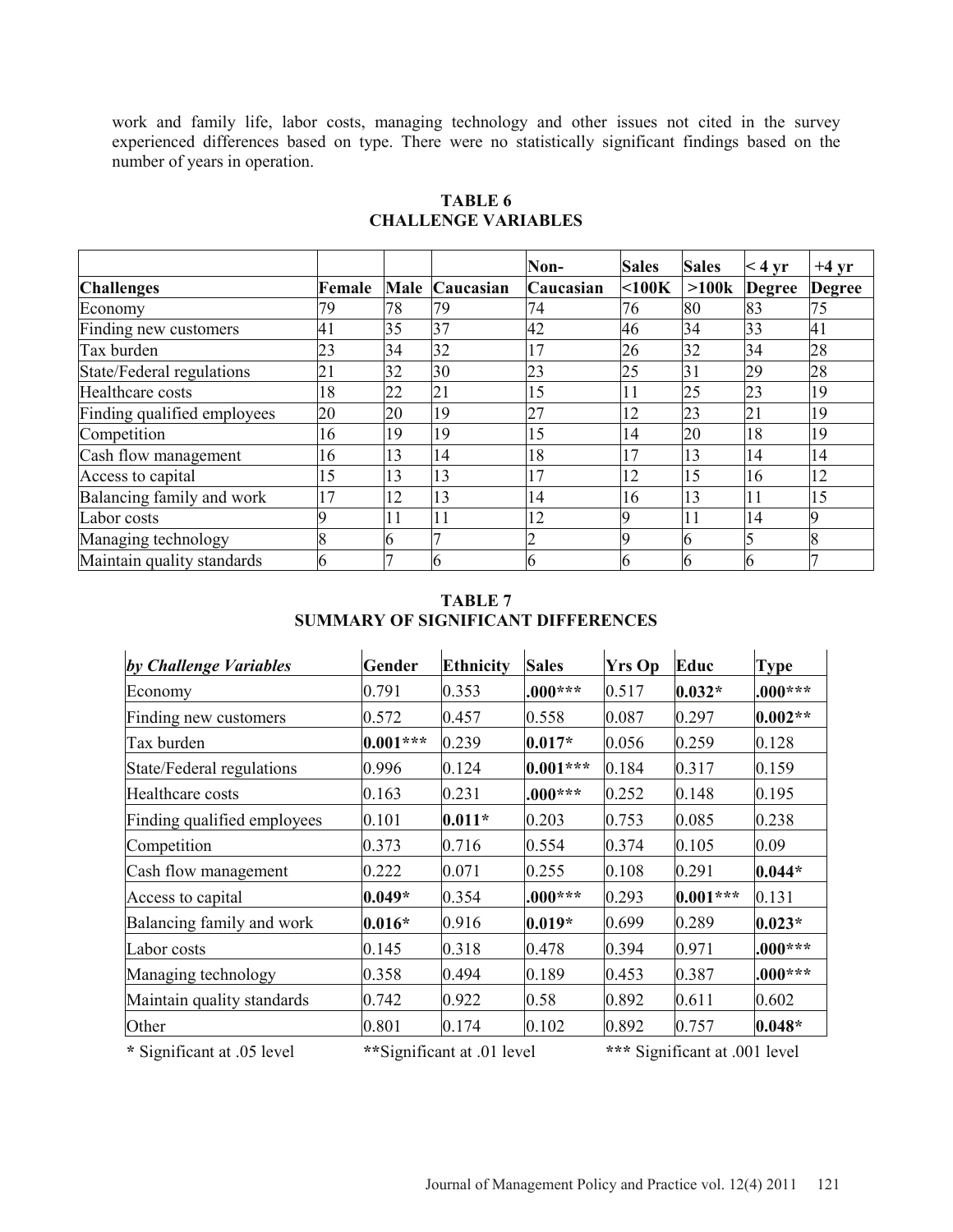#### **DISCUSSION AND CONCLUSIONS**

 The state of the economy resonated with the vast majority of micro business entrepreneurs as the top factor for both their future successes and challenges. In particular, firms in operation for less than one year were particularly cognizant of its importance as their response rate was twenty percentage points higher than firms that had been in business for at least one year. This may signal a reticence on part of potential entrepreneurs to not begin operation until the economy improves. However, as important as the economy is, over 30% did not cite it as a success factor. This may imply their goods or services are inelastic in demand and are not subject to discretionary spending.

 Upon closer examination, the size of the business in terms of annual sales, revealed significant differences. For example, while 30% of the total respondents rated a trained workforce as desirable, the percentage increased to over 43% for firms with sales over \$500,000 and 48% for firms with sales over \$1 million. This finding may be due to the complexity and skills needed for human capital to generate and service that volume of business. At the bottom of the list of success factors were mergers, outsourcing functions and exporting which generally makes logical sense due to the smaller volumes of business. Adding new products was the largest (43%) for firms with sales between \$10,000-\$25,000 while seeking new markets (16%) was ranked the lowest for this group. Perhaps this range provides a glimpse of the realities of surrounding this level of sales volume. Owners see the importance of adding new products but do not have the interest or wherewithal to move their services or products into new markets.

 This research has shown correlations between gender and the use of the Internet. This may point to a new breed of entrepreneurs: college educated women use the Internet to market their products. Institutions of higher education could offer programs on small business and entrepreneurship in tandem with Internet marketing classes. This study confirms a strong relationship between education and business success. Those with more education, as shown in Table 3, cited the use of the Internet and less a need for additional capital as more important success factors to the future growth of their business.

 Education helps entrepreneurs understand and exploit information technology towards success. This factor was also beneficial in regards to understanding the need for additional capital for future business growth as those with greater education cited less of a concern for additional capital. People with more education are potentially able to see the broader picture of revenue sources coming from internal operations as opposed to relying on exterior capital requirements.

 Even though penetrating new markets was ranked at approximately half of the economy, it emerged as a solid second across all demographic groups. However, as a firm matured, it cited less of a need for new markets. This makes logical sense as the business has continued to gain customers, after ten years, they may have reached a sustaining customer level for their goods and services.

 When examining the results by the type of business, it was clear that while economy was the overwhelming first success factor, it was less important for professional service providers (69%). This may signal governments and educational institutions to encourage prospective entrepreneurs to go into this area where they may be less affected by the economic cycles.

 A trained workforce was least important in manufacturing (8%) and professional (5%) services but more important in construction (18%) and retailing (19%). This is interesting since many feel those in retailing are generally unskilled and those in construction perform tasks which require human strength. The economy, as previously stated, was the number one challenge for future business growth. In fact, it was eleven percentage points higher as a challenge than it was as a success factor. While finding new customers was ranked second at 37%, it was ranked higher for Distributor/Wholesale (48%), Finance (47%) and Retailers (40%). This finding may be due to the nature of their business and the lack of repeat customers.

 While the economy was the greatest challenge for all groups, it was only cited by 68% of micro business owners with sales under \$10,000. Conversely, firms with sales over \$25,000 cited taxes at twice the rate of firms with sales under \$10,000. Similarly, only 6% of these firms perceived healthcare as a challenge while larger firms had twice to nearly six times the percentage. Conversely, larger firms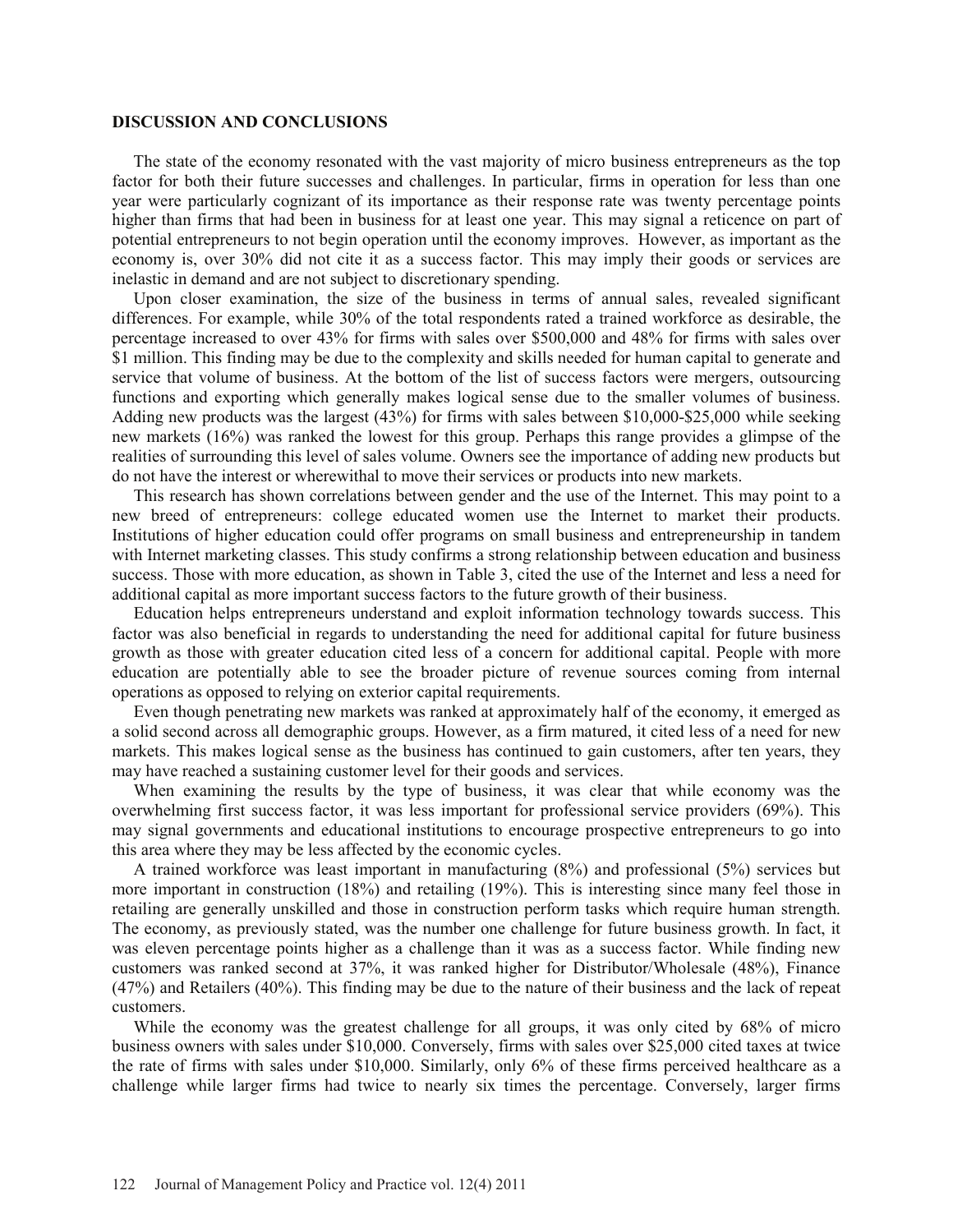reported State and Federal regulations as a challenge at double the rate of smaller firms. Similarly so was the need for additional capital.

 Less than 13% of respondents who had been in business less than one year perceived taxes to be a challenge. However, that rate doubled after one year or more in operation. Similarly, their perception of regulations doubled once sales of \$25,000 were achieved. This may be due to new entrepreneurs being unaware the impact taxes will have on their business. In addition, it appears that once a business reaches the modest level of sales at \$25,000, the realization and implications of taxes hit these new business owners. Governments could consider a deferral or abatement of taxes if these firms hire additional staff.

 As previously stated, non-Caucasians cited finding a trained workforce as may be seeking more trained minorities for their businesses. If needed, governments could provide targeted education and training services to increase the skill level of minorities.

 Healthcare is currently front and center of a national debate. However, merely 21% of these business owners cited healthcare costs as one of their most pressing challenges. Only 6% of very small firms, rising to 13% for firms between \$50,000 - \$100,000. The percentage rises to approximately 20% for firms between \$100,000 and \$500,000 and reached a high of 33% for firms with sales over \$1,000,000. Very small volume firms tend not to offer health benefits and this consequently may not be an issue for them at this time. As firms grow, in order to attract and retain employees, a variety of benefits, including healthcare is provided. These costs appear to cause larger micro businesses much more concern.

While only 15% of firms with sales under \$10,000 perceived taxes as a challenge, the percentage rose to 30% when sales reached \$25,000. The view for Federal regulations mirrored their perceptions of taxes.

 Again, 19% of firms with less than \$10,000 in sales perceived the lack of capital a significant concern as did firms with sales over \$500,000. This finding is significant at both ends of the spectrum since firms do not have the money to get off the ground or continue to grow, expand, and consequently hire more personnel. Access to credit and capital has been a thorny issue in this current economic climate. The state or federal governments should provide access to money at competitive rates to address this issue.

 Perhaps the most surprising finding was only 7% perceived labor costs as a challenge to their growth. Again, 25% of firms in operation for less than one year were the most concern with labor costs. This makes intuitive sense since new businesses are particularly attentive to the myriad of expenses they must generate revenue to cover. They are focused on getting the business off the ground and may be hesitate to hire. It appears that every year the firm survives; the less concerned they are about labor costs. As expected, labor costs were rated higher by construction (17%) and manufacturing (19%) and lower in Distributing, and Finance/Insurance/Real Estate.

 The most statistically significant differences appeared in the type of businesses. Nine out of the twelve success factors were statistically significant. For example, while the Economy was the number one factor, only 69% of Professional Service providers compared with 92% of Construction and 93% of Distributors/Wholesalers felt likewise. The use of the Internet was higher for Manufacturers (32%) than any other group. If fact, it was double the rate cited by retailers. This was an interesting finding since the use of the Internet is more important for operations as opposed to the conventional wisdom of using Internet marketing for retailers.

 The implications for practice are most notably for State and Federal governments as well as for the micro entrepreneurs. Since new business relies so much on the economy, the governments should consider incentives, tax abatement, and flexibility in regulations. It appears many firms are unaware of the impact of regulations and taxes. Perhaps government agencies such as Small Business Development Centers and the SBA could offer workshops and publications to answer these questions and more importantly waive fees or taxes until the business reaches a certain threshold. In addition, with access to capital a major concern, the governments would offer low guaranteed interest loans to allow the entrepreneurs time to get on their feet. By supporting these firms which provide needed goods and services, the governments will be improving the quality of life for their constituents as well as stoking the engine of job creation.

 President Obama meets regularly with advisors and businesses to find ways to improve the economy. However, the economy is not yet improving. For example, at the end of 2009 a jobs summit was held to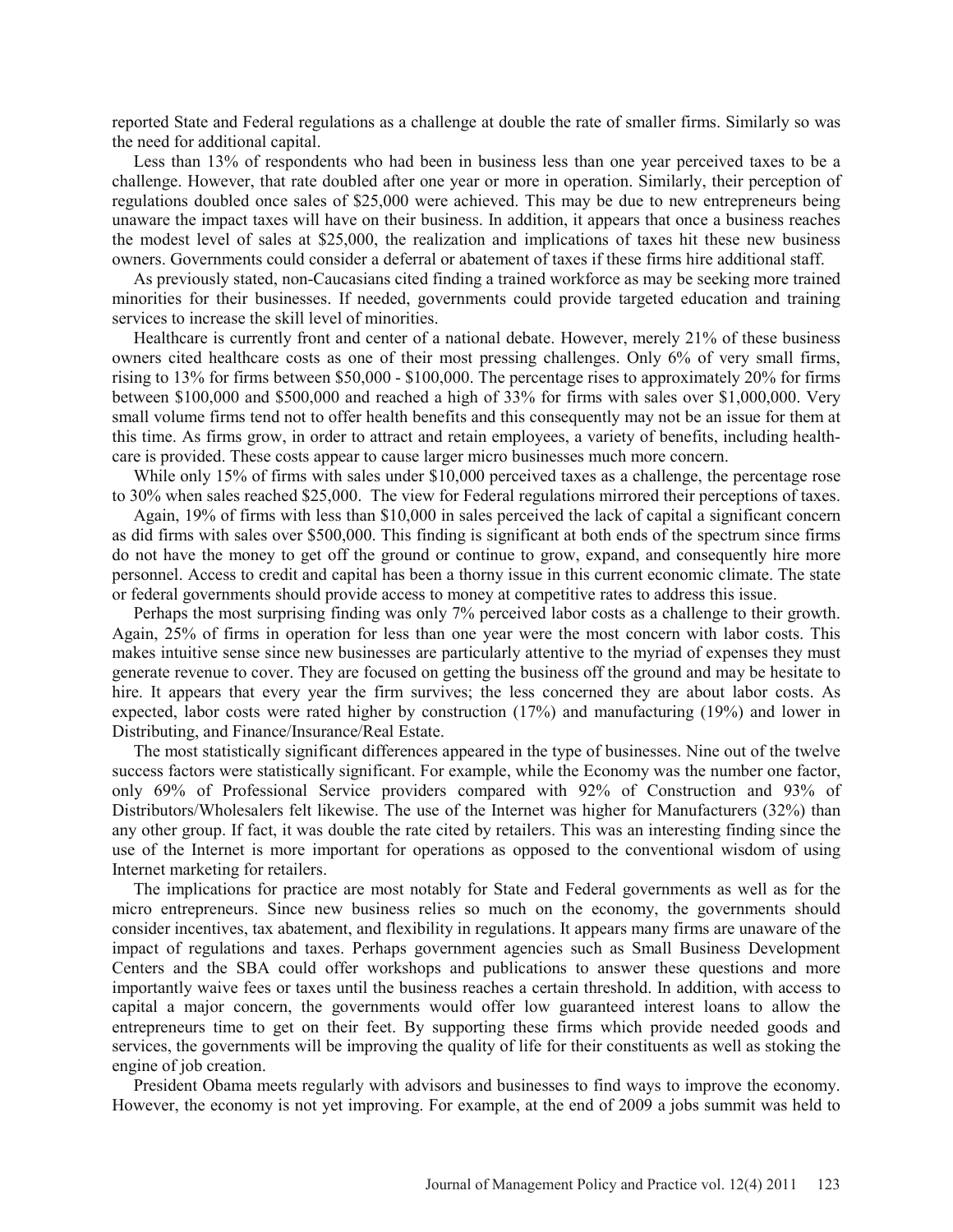hear what could help. While the TARP bailout was to get credit going, this survey illustrates that accesses to capital is still a significant concern.

 The implications for entrepreneurs are also evident from this study. Specifically, looking at the success factors outlook based on education, it can be inferred that obtaining more education can both lower your stress and increase your probability of success in business. Since business start-ups tend to be smaller and younger, they can seek out growth through the strategies of product and market development, respectively as shown by this study. In addition, it would be beneficial to entrepreneurs to obtain international experience through travel, associations, collaborations, as they may become a doorway for future business growth.

 It is well documented that small businesses are engines for growth in any economy. These strategies in education, training, professional assistance, and tax incentives could mean more jobs and an economic resurgence.

#### **FUTURE RESEARCH**

 Future research could focus on micro business expectations for the future, the type of government services utilized, the relationship and deeper understanding between education and business success, and the way the technology is utilized by these businesses.

#### **REFERENCES**

Ammons, S. K., & Markham, W. T. (2004). Working at home: Experiences of skilled white collar workers. *Sociological Spectrum, 24*(2), 191-238.

Anthony, D. (2006). The promise of micro-enterprise: understanding individual and organizational impacts. *Contemporary Sociology, 35*(3), 231.

Berke, D. L. (2003). Coming home again: The challenges and rewards of home-based self-employment. *Journal of Family Issues, 24*(4), 513-546.

Boden, R. (2001). *Business success: factors leading to surviving and closing successfully.* (Report). Washington, DC: Center for Economic Studies.

Carr, D. (1996). Two paths to self-employment? *Work and Occupations, 23*(1), 26-53.

D'Elia, V. The Failure Myth Revisited, *http://www.ihavenet.com/Small-Business-The-Failure-Myth-Revisited.html,* accessed November 29, 2009.

Else, J., Doyle, K., Lisa, S., & Messenger, J. (2001). *The role of microenterprise development in the United States*. Arlington, VA: Association for Enterprise Opportunity.

Gartner, W. B., Shaver, K. G., Carter, N. M., & Reynolds, P. D. (Eds.). (2004). *Handbook of entrepreneurial dynamics: The process of business creation*. Thousand Oaks, CA: Sage Publications.

Guste, M. (2006). A study of success through microentrepreneurship among minorities, immigrants, and disabled persons from poverty backgrounds in Louisiana. Unpublished Doctoral Dissertation. The Fielding Graduate University.

Jurik, N. C. (1998). Getting away and getting by. *Work and Occupations, 25*(1), 7-35.